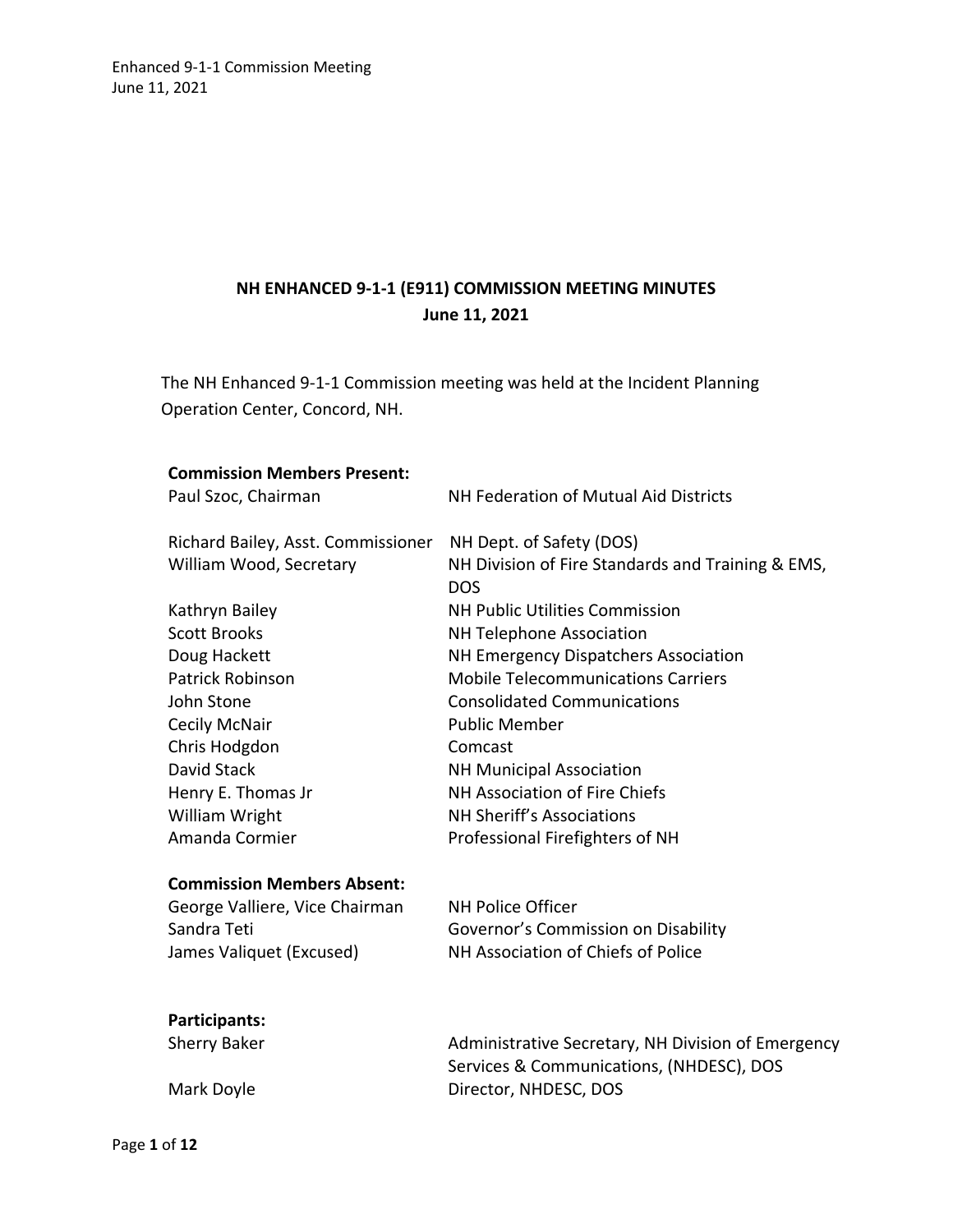| <b>Robert Lussier</b>  | <b>Assistant Director, NHDESC, DOS</b>                         |
|------------------------|----------------------------------------------------------------|
| Paul Amante            | Assistant Director, NHDESC, DOS                                |
| Steven Lavoie          | Director of Administration, DOS                                |
| Sean Goodwin           | Administrator IV, NHDESC, DOS                                  |
| <b>Timothy Scott</b>   | IT Manager IV, NHDESC, DOS                                     |
| Matt White             | Info Tech Manager IV, NHDESC, DOS                              |
| Deb Bray               | Supervisor IV, NHDESC, DOS                                     |
| John Stevens           | Coordinator, Statewide Interoperability, NHDESC,<br><b>DOS</b> |
| <b>Bill Pelchat</b>    | Info Tech Manager IV, NHDESC, DOS                              |
| Robert Brown           | <b>INdigtal</b>                                                |
| <b>Thomas Andross</b>  | <b>Grafton County Sheriff Department</b>                       |
| <b>Brandon McGorry</b> | Assistant PSAP Supervisor, NHDESC, DOS                         |

## **1. Approval of the minutes from the March 12, 2021, NH Enhanced 9-1-1 Commission meeting**

Chairman Szoc called for approval of the March 12, 2021 meeting minutes. Commissioner Kate Bailey motioned to accept the minutes and Commissioner John Stone seconded the motion. Those present unanimously approved the minutes.

#### **2. FY20 Surcharge Receipts**

#### **2. A. Financial Report (Steven R. Lavoie, Director of Administration)**

1. Discuss year-to-date expenditures & surcharge

- Surcharge receipts are on track and the E9-1-1 fund is healthy.
- No concerns at this time
- The fund remains healthy and able to support the existing level of service and delivery as well as maintain the current levels of hardware and software maintenance.

#### **Division Reports**

- **A.** Administration Section (Robert Lussier, Assistant Director)
	- 1. Administration Update
	- 2. Emergency Communications Command Vehicle Event List
	- 3. Wanda Scott (9-1-1 Outreach & Education & Social Media Report)
	- 4. Emergency Communications Budget Preparation Presentation

#### **Asst. Director Lussier reported the following:**

• Completed the 2020 FCC fee report and submitted to Director Lavoie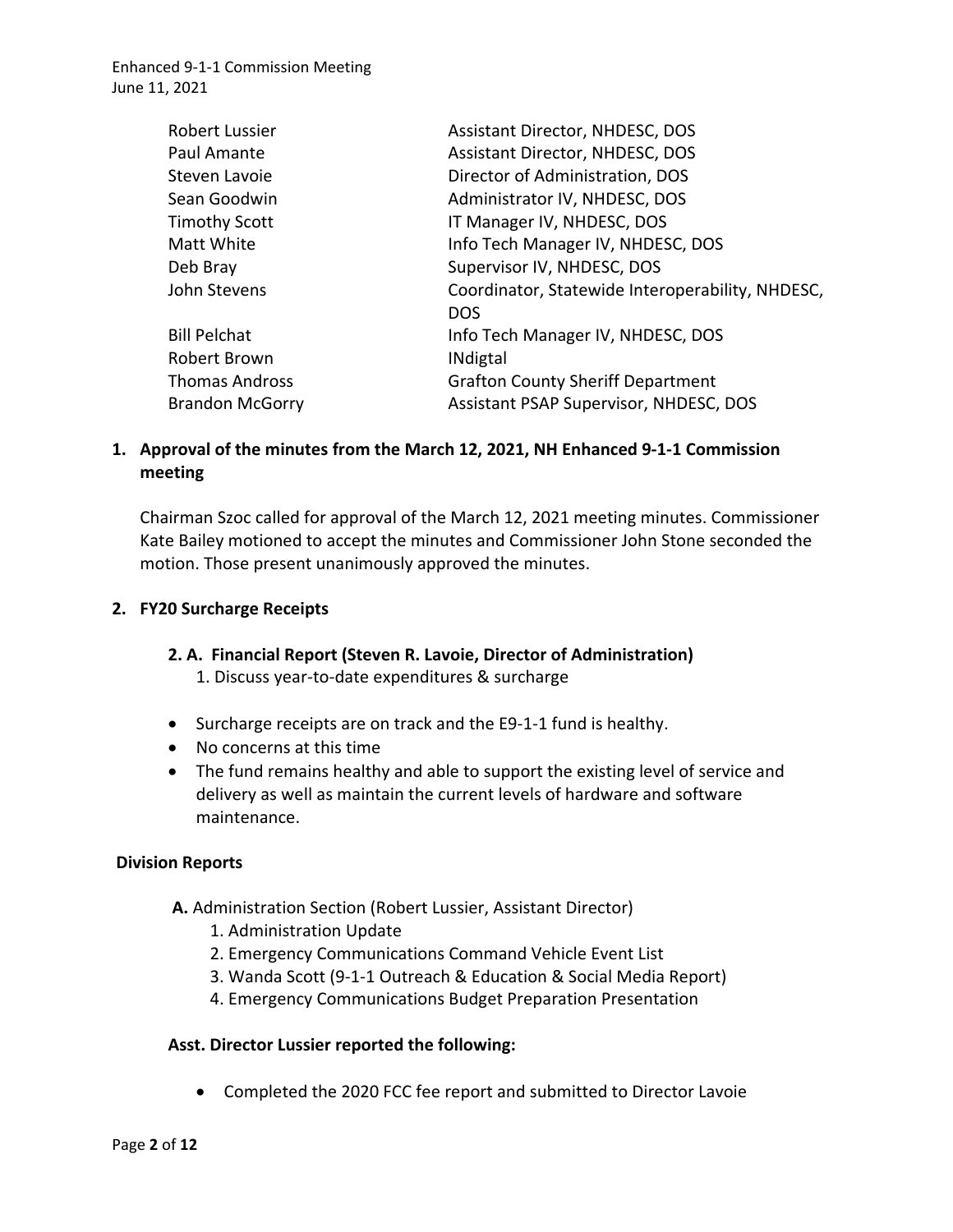- No cost MOA with FBI Boston for the use of frequencies and licenses of the State of NH by the FCC.
- June 30, 2021, a structural analysis contract for tower locations will be sent to Governor and Council.
- Contract with Binnie Media for generator sharing at one our tower locations.
- Medical Director Contract will be going to Governor and Council in July.
- Hiring freeze has been lifted. The candidate for the Administrative II position will report at the next meeting.
- Changes have been made to a vacant Administrative II SJD; it is with HR and DOP for review.
- Reclassification of the Chief of Emergency Management Specialist position to a Technical Support Specialist position.
- Technical Support Specialist III has been posted externally
- Technical Support Specialist V SJD is with HR and DOP for review
- System Development Specialist has been posted
- Two Cartographer positions are vacant; one in the IAC and is posted internally and the other in Mapping. A candidate for the latter has been selected and background check is in process.
- Data Control Clerk III has been posted
- Data Processing Supervisor candidate has been selected. The background check is in process.
- Great progress filling all vacant positions.
- Congratulations to Director Doyle on his four year anniversary with the Division of Emergency Services

## **B. Report on Special Projects (William Pelchat, Info technology Manager IV)**

- 1. Status on NHVIEWW
- 2. Status on the Communications Asset Manager
- 3. Information on DOS GIS Assistance

## **William Pelchat reported the following:**

- COVID19 activation level at the SEOC has changed from full to partial activation as of Monday, June 7.
- DESC COVID related mapping products for the SEOC has been significantly reduced; continue to produce the following:
	- Daily 211 Call Maps and Graphs, month of March 2021, 81207 calls, avg. 2,620 per day, on track for about 11,200 calls for June 2021.
	- Civil Air Patrol Aerial Imagery Map Products
	- COVID Vaccination Status Maps and Online Products
	- **Mass Vaccine Site Planning and Traffic Control Maps as needed**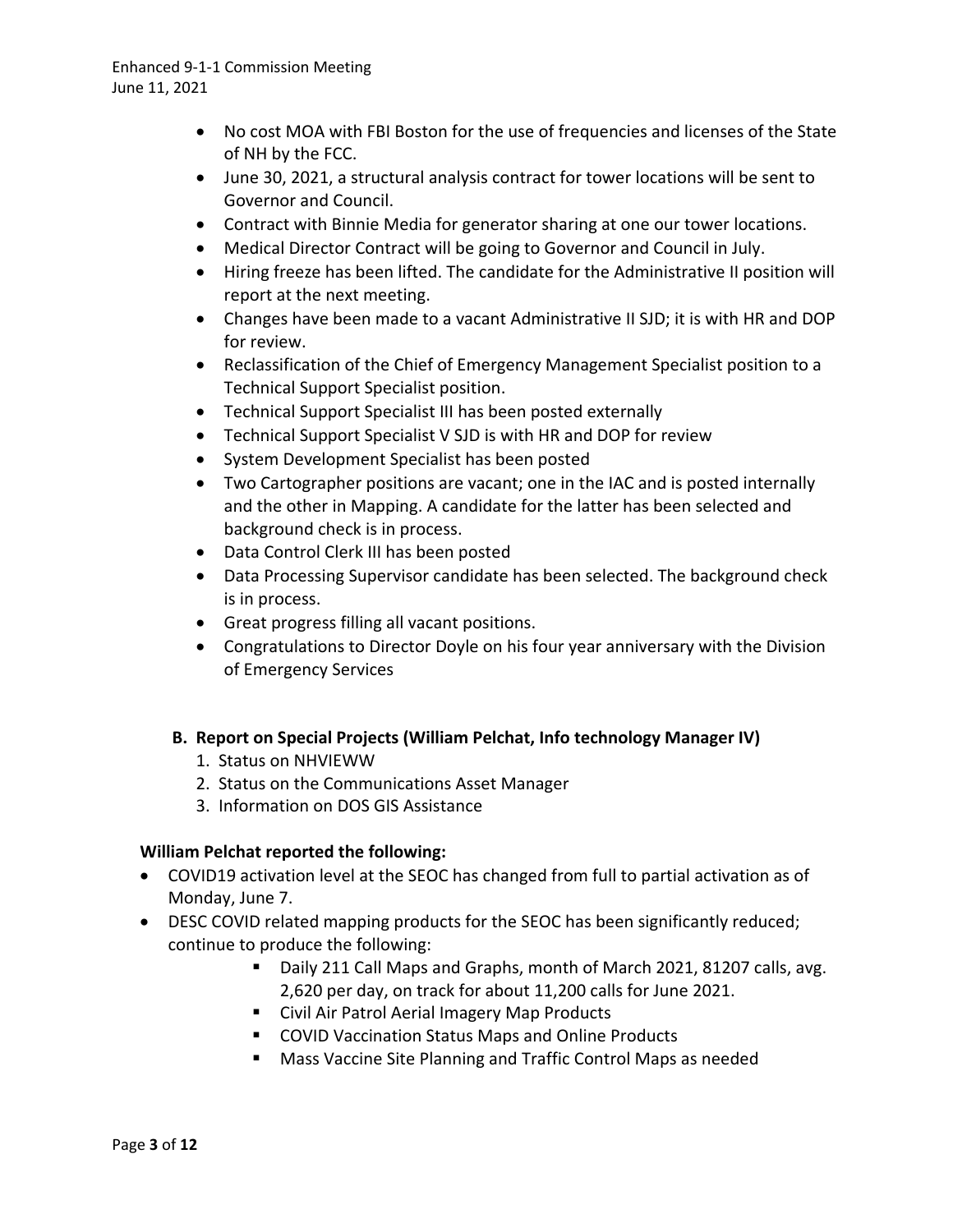> As of May 19, 2021, production of COVID19 case location data has ceased. This data had been provided daily to the PSAP and Dispatch Agencies across the state.

- The Special Projects Team:
	- The NHVIEWW/ArcGIS Online System Hosts the communications asset management system (aka CAM) and numerous other Online Web Applications and Dashboards including the statewide Drug Monitoring initiative known as DMI. This same system continues to host the 9-1-1 Data Operations Web-Based Mapping Application as well as any SEOC required online web applications or interagency online web applications.
	- The 9-1-1 locator/geocoder, map services and geodatabase for these and any other applications on AGO are hosted from our NHPublicView ArcGIS enterprise Portal System.
	- The internal NHVieww System for State Police Dispatch sites that hosts the internal Dept. of Safety State Police and Marine Patrol Dispatch web applications composed of various 9-1-1 map data layers and web services; including Automated Vehicle Location Verizon service, aka AVL map service.
	- Along with the above systems we provide:
		- GIS support for the internal Public Safety View ArcGIS Enterprise Portal System, hosting the PSAP and dispatch agencies' 9-1-1 web maps and web applications.
		- **EXECONTER 1** Continue to provide support for Seabrook Radiological Emergency Preparedness Program (REP) which traditional map products. They are updated annually and with REP web applications hosted on our NHVieww AGO and Portal Systems.
		- We continue to provide daily mapping support for the IAC and any statewide special event mapping as needed, and mapping support for any SEOC activations.
		- The REP traffic survey is being conducted and all REP map products will begin being updated starting the month of June.
		- Geo-processing Server is currently running 18 GIS models and scheduled automated tasks.
		- Continue to maintain our internal ArcGIS Image Server and expect new imagery to available for hosting this year.
- **C. Report on Data Operations: (Matthew White, Information Tech Manager IV, Data Operations)** 
	- 1. Update on Mapping and Database activities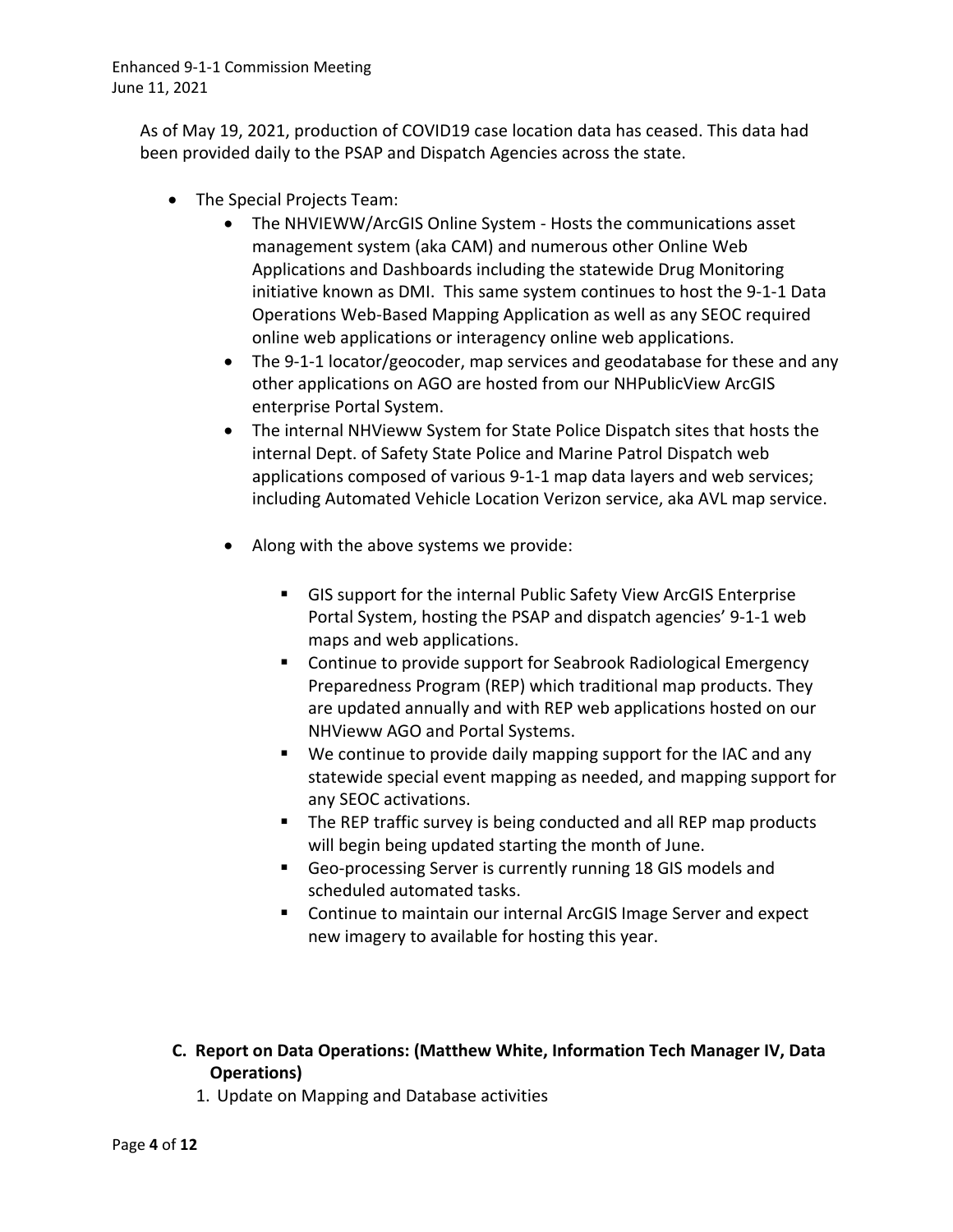- 2. Update on Emergency Notification System (ENS)
- 3. Update on MLTS Discrepancies and Resolutions

#### **Matthew White reported the following:**

- The telephone database contains approximately 537,504 records
- Partial address conversions have occurred in the city of Epping, affecting 8 customer records
- Mapping Database contains 695,265 addressable points
- Mapping Database contains 76,893 landmark points
- Mapping Database contains 57,624 building footprints
- Mapping Database contains 248,247 road segments
- Emergency Notification System has 65 communities participating
- There were 181 reported MLTS discrepancies 139 MLTS discrepancies have been completed
- May 10, 2021 transitioned from the work-from-home model back into the Laconia Office. Continue collecting, implementing, and generating 9-1-1 addressing and mapping for all structures and roads.
- Androscoggin Valley Hospital conveyed guidance for their RFP for a new phone system and 9-1-1 requirements which included Kari's Law/Ray Baum Act and the NH Regulations for PS-ALI.
- Cheshire Medical Center upgrading their phone system to meet the requirements of Kari's Law & Ray Baum Act. Their new system will cover all of their off-site locations and will be able to relay the correct address and ERL.
- Clear Choice MD Working with them to correct customer name field, which is being delivered as a phone number and not the business name.
- DESC Field Reps trained 17 new 9-1-1 town liaisons. The trainings were administered over the phone, through Webex/Teams, and some were done in person, while maintaining all CDC guidelines for such meetings.
- P-ANI ranges have been loaded into the ALI Database for Massachusetts to assist in providing better ALI information for the PSAP in the event an out of state wireless or VoIP call is received.
	- o Massachusetts, Maine, and Vermont are now loaded
	- $\circ$  Massachusetts wireless P-ANIs data had 46 duplicate records that we are waiting on verification information
	- o Total number of VoIP and Wireless P-ANIs for all three states ended up being around 20, 000
- The University System of New Hampshire, whose 14,750 TNs/DID's had migrated to a VPC, has changed service providers and they are beginning to move their TNs back into the State of New Hampshire's E9-1-1 ALI Database.
- Address verification work is in progress for AED locations, through the PulsePoint Registry, throughout the state.
- Generated 87k data points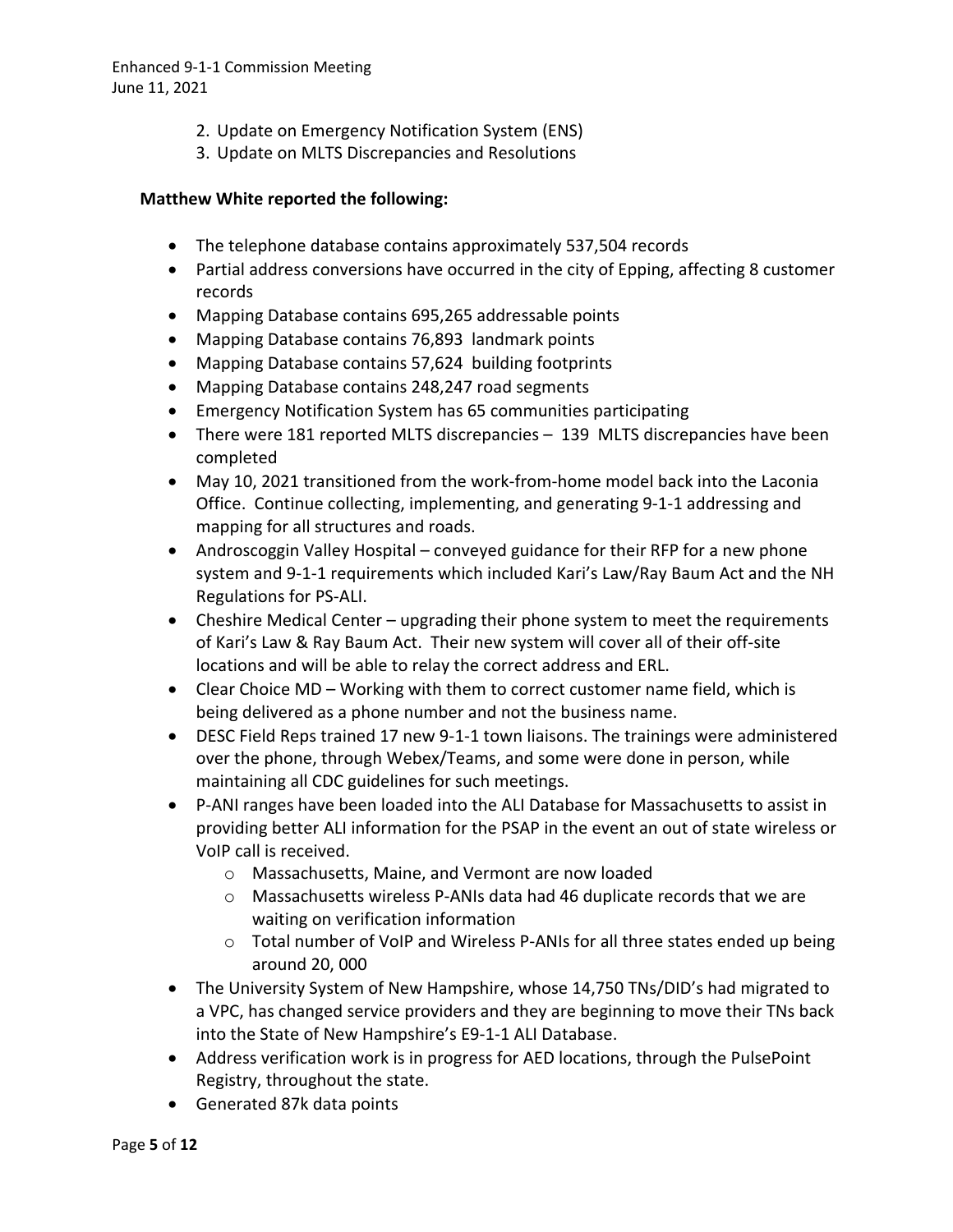- Completed and delivered 3 town map books with 24 more ready for field checks/collection (the final step before printing)
- Focusing efforts on maintenance and testing out our new process of data collection, utilizing the tablets and Field Apps we have acquired.

## **D. Report on PSAP Operations and Report on Emergency Medical Dispatch: (Deb Bray, Supervisor IV)**

- 1. Update on PSAP operations
- 2. Agency Call Statistics Report
- 3. ACE Performance Standard Report
- 4. Update on Training Division

#### **Deb Bray reported the following:**

- A class of six hired on March 26. They began their on-the-job portion of training on May 7 and have a projected release date of July 2, which will bring some much-needed reinforcements in time for the summer season. Currently have six Telecommunication Specialists I & II vacancies. There are 50 Telecommunication Specialists in total, as well as 4 part time TCs who supplement staffing needs.
- Rebecca Desrochers and Timothy Locke were promoted to PSAP Supervisors.
- Call volume through May has seen an increase of just over 10k compared to the same timeframe last year.
- Pandemic protocol was activated on March 20, 2020; from March 20 through May 19, 2021, the protocol was used to screen COVID-related illnesses on 11,210 calls. The protocol was deactivated effective May 20, after a consultation with the Police Chiefs & Fire Chiefs. We will keep in place the interrogation of flu or COVID exposure and will continue that interrogation until further notice.
- Thanks and recognition to Robert Dunn for collecting the cumulative protocol 36 data and pushing it out on a display map throughout the pandemic; his hard work is appreciated.
- National Public Safety Telecommunicators Week was celebrated in April and was a great success. The Team had an opportunity to have some fun and Management Team a chance to recognize all of their hard work.

#### **E. Report on Information Technology (Tim Scott, Information Technology Manager V)**

- 1. CAD and Dispatch Center PC Upgrade Project
- 2. INdigital Ingress Network Refresh and Enhancements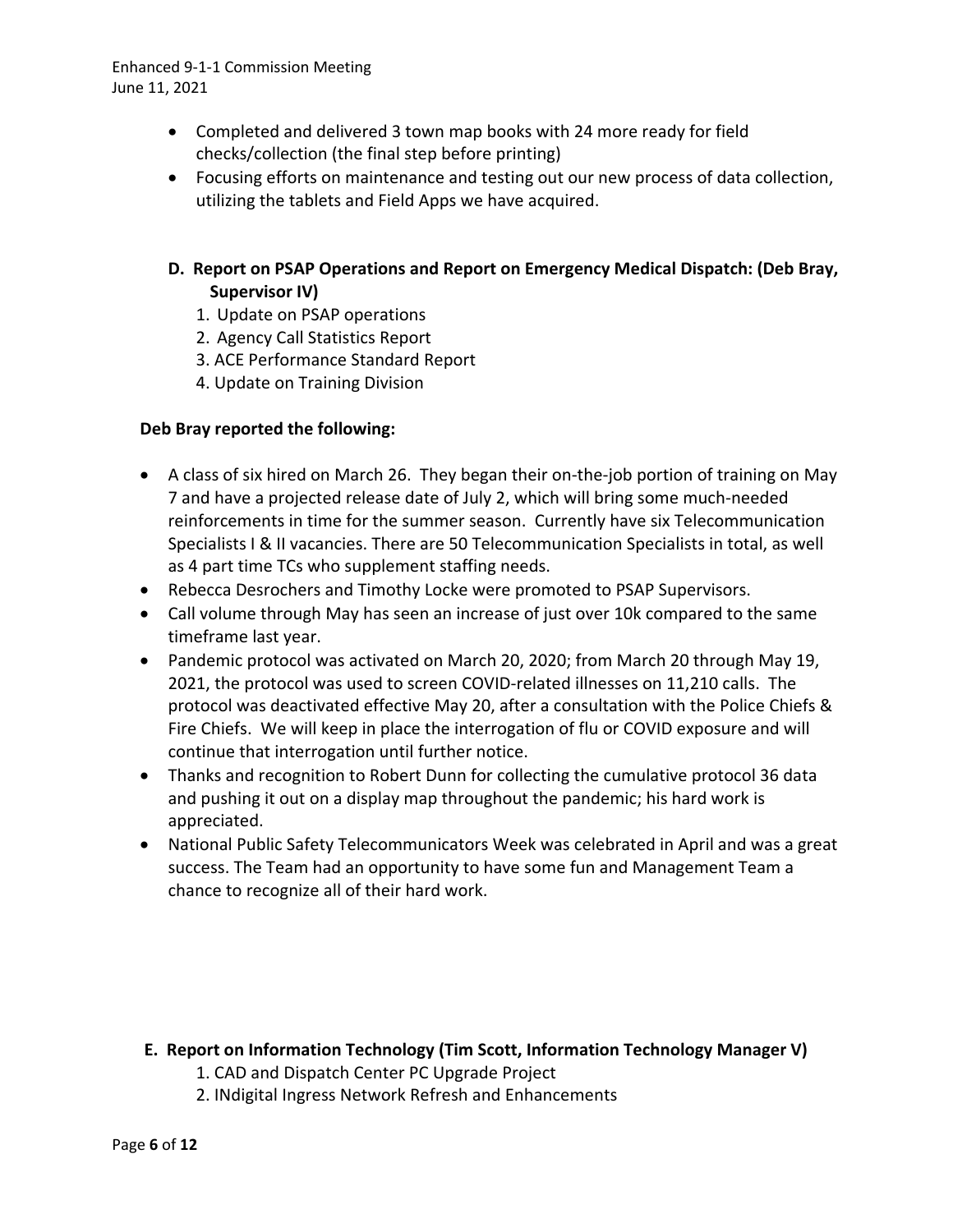- 3. Contract Renewal for CPE
- 4. GIS Infrastructure Upgrades
- 5. Cross Boarder Transfers
- 6. Supplemental ALI/AED Project

#### **Tim Scott reported the following:**

- Tim thanked Matt White and Bill Pelchat for all their hard work throughout the pandemic
- Everyone is back in the office. It took a few days to collect and inventory all the equipment.
- We are fully engaged with INdigital and AK Associates on the upgrade projects
- We are improving and updating the call delivery network. All equipment has been delivered. Working with Bob Brown to set dates for the INdigital techs to be on site to finish the configurations.
- Some items to discuss regarding interconnection between our networks as well as redundancy. No end date as of yet, but project moving forward.
- The Training Department is doing ConEds on Texty. PSAP staff will all be trained before going live.
- AK Associates completed a two-day upgrade in the PSAP to prepare for the new equipment.
- CAD meetings will continue as a hybrid model going forward.
- Door Access Control Project is almost completed. Still working on radio towers, more equipment is needed.
- AED Mapping Project is going well and continues to move forward
- The final goal for handling Supplemental ALI will be a public web-site

#### **F. Communications Maintenance Bureau (Sean Goodwin, Administrator IV)**

1. Update on Radio Communications Maintenance

#### **Sean Goodwin reported the following:**

- Statewide land mobile radio system remains stable. Completed two successful systemwide software patches events and planning an upgrade to version 82020 for the end of this calendar year with Motorola. This will improve visibility into remote site operations and improve resiliency and posture.
- Continue to support operations and maintenance for DNCR radio systems infrastructure and working with them to develop a long-term remote sites management plan.
- Completed the facilitation of the Seacoast Lifeguard Radio System build out supporting all lifeguards at the seacoast state beaches.
- Staff has completed 3 of the 5 interoperability consolettes site installations at Hyland Hill, Warner Hill and Belknap. Providing 2 VHF, 2 UHF and 2, 780mgz antennas, which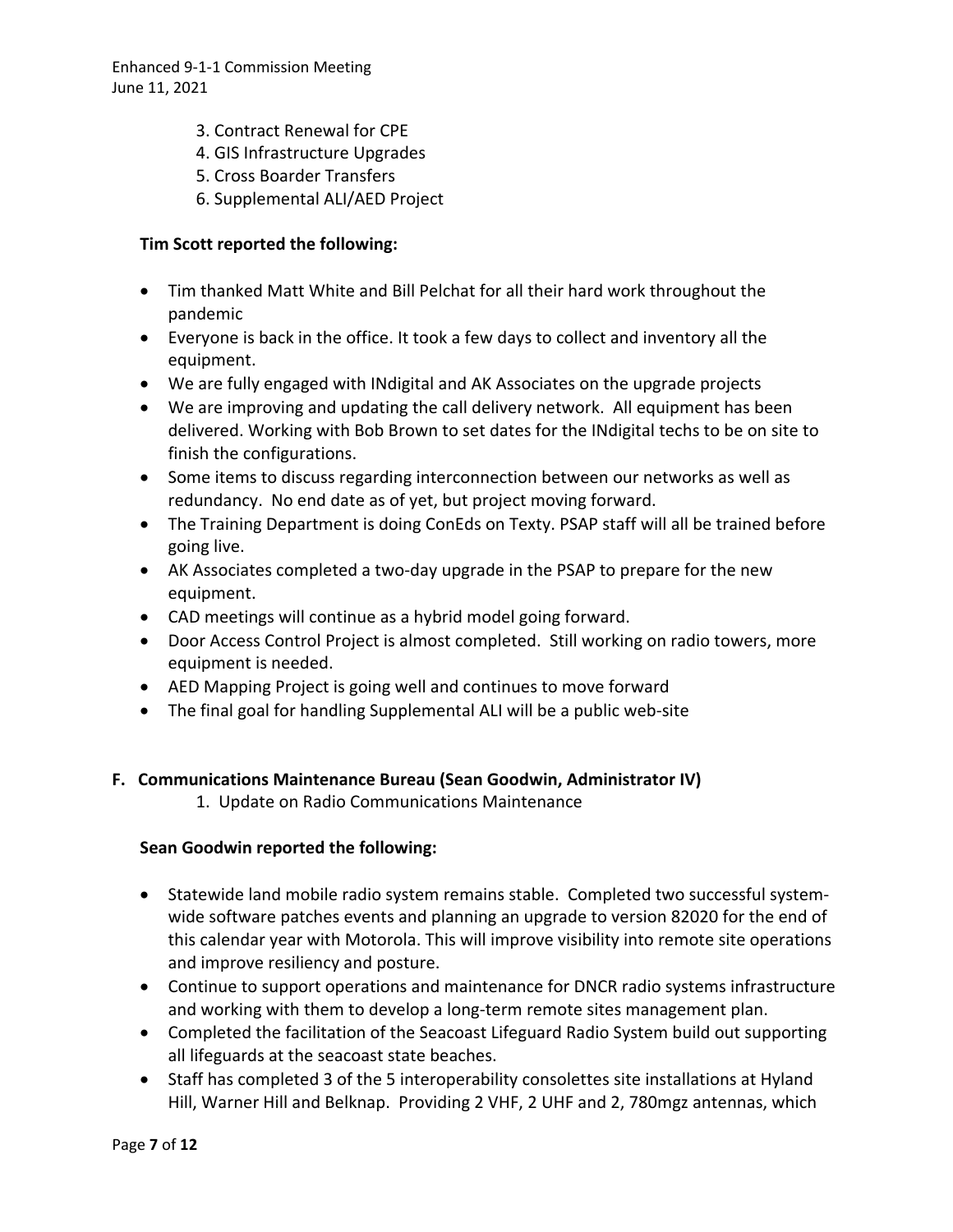will support more than 300 unique public safety channels in addition to the statewide interoperability channels that everyone accesses. These installations provide statewide monitoring, situational capabilities and emergency use if needed on the statewide core network.

- Slowing down on our support for the vaccination sites.
- Very active spring with the super vaccination sites at the New Hampshire Motor Speedway. Supported all communications and video situational awareness to unified command. Preparing to use this same model for the NASCAR race in July.
- Successful collaboration with Capital Area Fire Mutual Aid and Lakes Region Fire Mutual Aid with establishing a robust microwave link between Mt. Kearsarge and Mt. Belknap to improve capability and resiliency between these communication agencies.
- Provided communication-planning system to Hillsboro County, Hudson School District and Pease Development Authority to navigate their future purchases.
- Incident Command Trailer has been deployed to Laconia in support of Bike Week
- Hired a new Communication Tech II
- Looking forward to implementing generator replacement plan at the beginning of the next fiscal year.
- Emergency Alert system on mountain tops components replacement is in the works.
- ESF2 Communication and Alerting continues to remain active. Preparing now for the next Seabrook Station Graded Exercise.
- Primary and secondary nuclear alert system phones are now accessible on the P25 communication consoles.
- Continue to conduct the monthly test with Seabrook planning area EOC and remain available for mutual link testing.
- Recognized Josh Mann for greatly improving communications capabilities of the statewide radio network. Specifically, in the State EOC Communications Room with many EOC-specific integration into P25 consoles. Josh continuously finds ways to improve our capabilities.
- 2020 Imagery fly over has ended for this year.

Commissioner Rick Bailey stated the Radio Maintenance Team has made great improvements as Sean was talking about, but they have also taken the emergency response video capabilities from effectively zero to something that has inspired the New Hampshire Speedway to figure out they needed better video to manage their events. This is on top of their regular duties. Josh and the whole Team did a great job.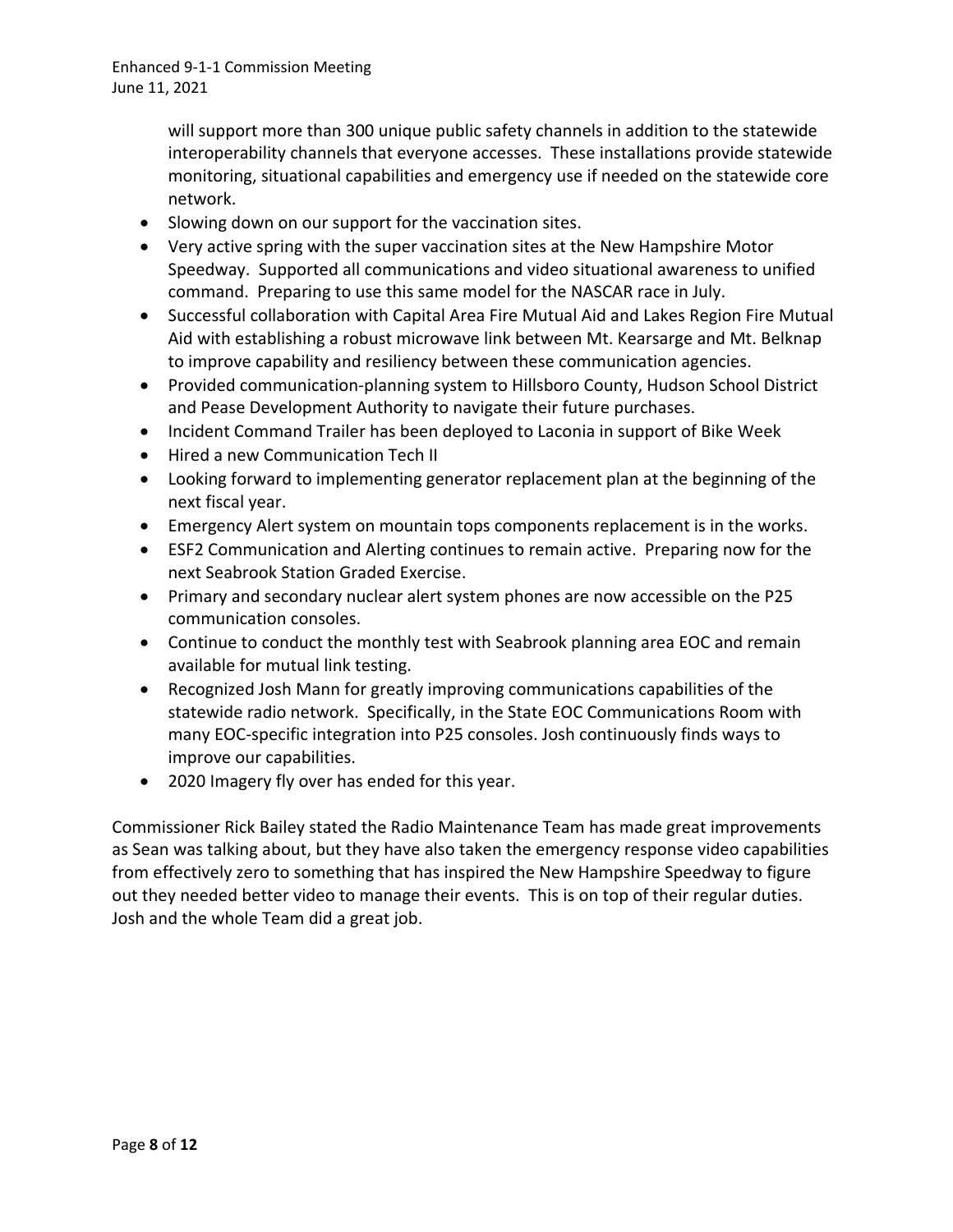#### **4. Statewide Interoperability (John T. Stevens, Statewide Interoperability Coordinator)**

#### **John Stevens reported the following:**

- An active year when it comes to interoperability
- Received confirmation that the Federal Government will allow Federal instructors to travel at the end of June, which will make for a very ambitious schedule for the next 5 months.
- Continue to work in 2021 with AT&T and FirstNet on a quarterly basis
- 169 communities around the state have at least one band-14 tower. The expectation is to have installed 40 more by March of 2023.
- Continue to meet with AT&T Engineer Team on a quarterly basis.
- Viewed the Compact Rapid Deployable (CRD) that are now being provided by FirstNet.
- November 8 through November 10, 2021, FirstNet Executive Board will meet in New Hampshire to talk to public safety and get an on-site view of how creative New Hampshire has become in the development of the FirstNet and AT&T network.
- $\bullet$  July 19 23 Com-T class
- August an ICS300 class
- September 13-17 Com-L class
- October 5 7 Com-U exercise
- The end of June the drive testing that regarding AT&T coverage will take place in Cheshire, Sullivan and Grafton Counties. 851 miles will be driven, tested, and data will show gaps for coverage in those areas.
- State Police FirstNet/WAVE pilot project concluded. Analysis wrapped up and provided to the Department of Safety for review.
- Mutualink is an encrypted, statewide carrier-agnostic network that dynamically bridges a myriad of agency radio and voice communications systems. There is no doubt that New Hampshire is the most connected state in the country.
- Mutualink training will continue through the month of March with an exercise every Friday at 1:00pm. Over 200 individuals completed the training in Mutualink. We will continue to provide it on a need or request basis.

#### **5. Commission Member-Representative Reports**

**a. NH Telephone Association – Commissioner Scott Brooks** – represents all the incumbent Local Exchange Carriers in the State of NH who provide local exchange service and has the responsibility as a provider of last resort. We are required to serve all customers in our service areas so that they have access to emergency services among other things. The ILECS in the State are Bretton Woods Telephone Company, Dunbarton Telephone Company, Granite State Communications, TDS Telecom and Consolidated Communications**.** The smaller RLEC's are still definitely linked to the 9-1-1 Commission as they have been since the establishment of E-9-1-1 services and the sharing of our customer database information. We often point out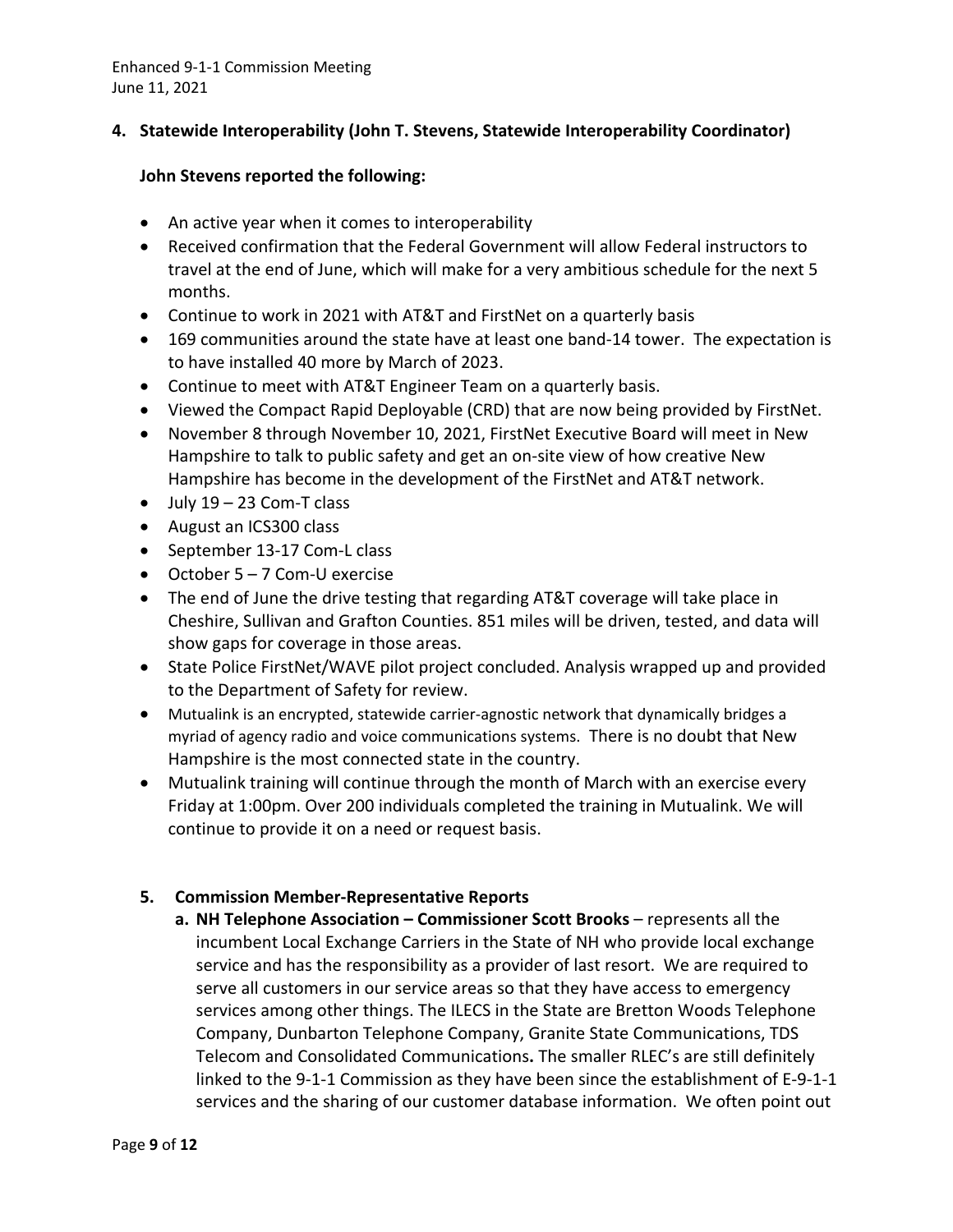to our customers the advantage that exists when 9-1-1 is dialed from their landline for an emergency. We remind them that their name and address displays at the 9-1- 1 Call Center, which contrasts with 9-1-1 being dialed from a cell phone. Most of our companies provide fiber-to-the-home 1G broadband. The bottom-line is wireless carriers cannot function without the wireline carriers, as we are interdependent on one another to bring robust 9-1-1 services to all customers in New Hampshire no matter what the mode of communication is.

### **b. Comcast 9-1-1 in New Hampshire – Commissioner Christopher Hodgdon -**

- Comcast 9-1-1 operations in the State of NH are running smoothly
- Have not experienced issues. Currently, have no concerns with our ability to partner with the State's Public Safety teams in order to deliver 9-1-1 calls to the correct PSAP with ANI/ALI using a highly available, highly redundant network.
- Comcast continues to leverage a dynamic ALI solution (NENA i2) to deliver information to the PSAP (like other VoIP providers)
- Comcast certified a Next Gen 9-1-1 IP interconnection to NH 9-1-1 on April 2017
- This connection currently delivers all 9-1-1 calls over two diverse IP links to the State ESInet
	- o Manchester (77 Sundial, Manchester NH) and
	- o Laconia (50 Communications Dr Laconia NH)
- In the event of a failure impacting our primary and secondary routes, we can deliver emergency calls with full ANI/ALI through a third call path supported by one of our VPC vendors.
- There has only been one 9-1-1 affecting service outage in NH over the past 17 months. It lasted 20 min and was related to an issue in one of the national transport provider networks.
- LIFT America Act introduced on March 11, 2021 could provide \$15 billion in federal funds to pay for 9-1-1 centers nationwide to be upgraded to IP-based, Next Generation 9-1-1 technology.
- The 9-1-1 industry agrees funding is critical. Currently key national 9-1-1 organizations (APCO, NENA, NASNA) have differing concerns with the proposed language that needs to be addressed.
- General area of concern across our national footprint.
- While we already connect via IP links to 9-1-1 in New Hampshire and future changes that may impact location, routing etc. the timing can create technical impact to Comcast and other originating service providers.
- Strong coordination and sufficient notice are key to manage changes.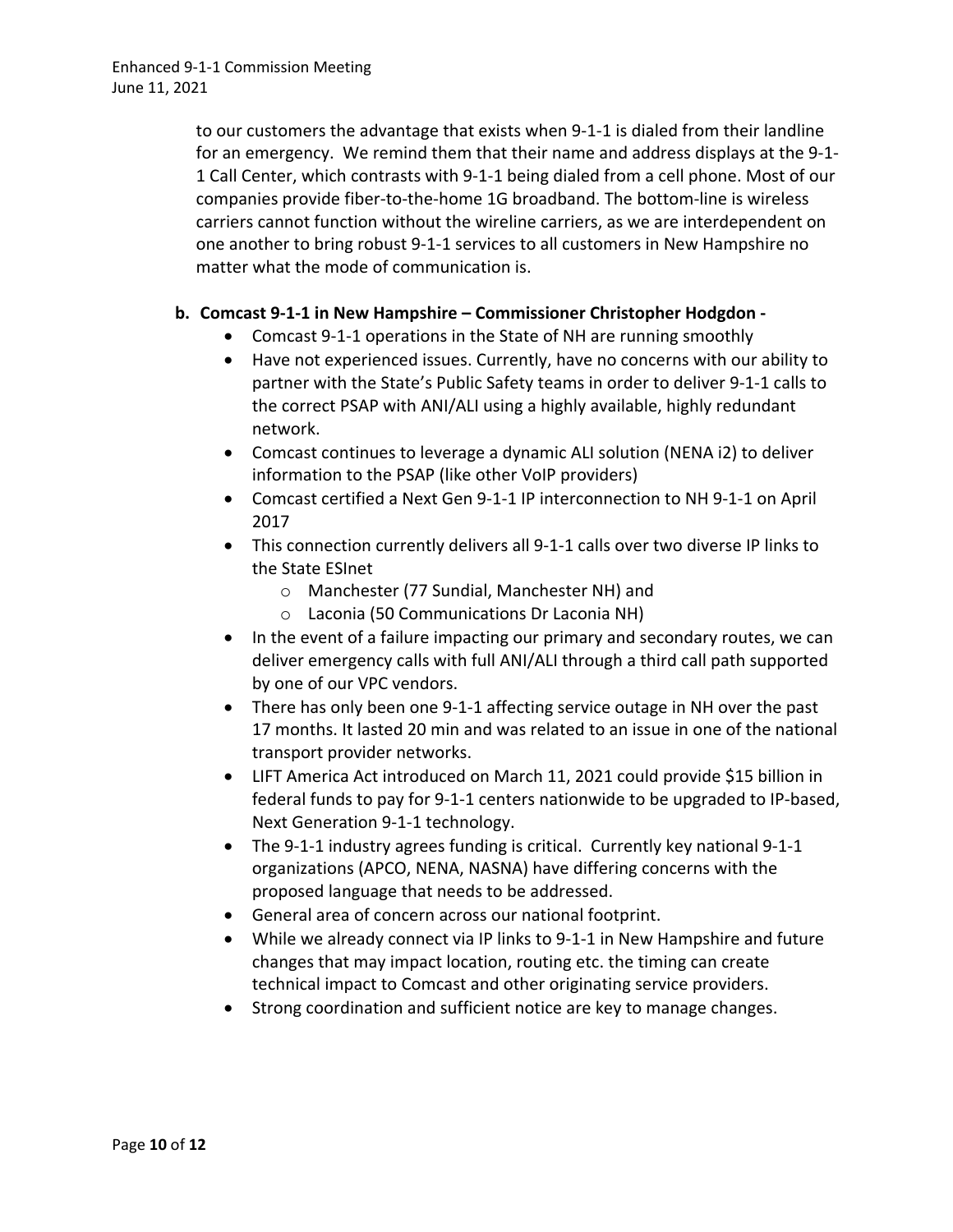### **6. NH Bureau of Emergency Communication (Mark E. Doyle, Director)**

- 1. Update on Bureau
- Welcome aboard, Asst. Director Paul Amante!
- Attended NASNA (National Association of State 9-1-1 Administrators) Touch-Base meetings during May and April.
- 9-8-8 Suicide helpline Planning Coalition "9-1-1 & Law Enforcement" subcommittee kick-off via Zoom. Discussing Core Considerations re: Behavioral Health, services rendered by L.E. as well as 9-1-1 role
- Met with Chief Sitar of Tilton-Northfield Fire, re: discussion related to FCC's NPRM's on 4.9 GHz; 911 fee diversion; and also the LIFT America" Act focused on NG911 funding.
- Radio Communications support led by Josh Mann and Jed Jackson, was provided at NHMS for vaccination super sites – the team supported interoperable communications between local public safety, public health entities including NHMS staff, state agencies such as DHHS, HSEM, FMO, DNCR, DOIT, DESC, the Governor's COVID Task Force, as well as the Department of Safety Commissioner's office. Other DESC staff assisted in data entry, traffic control & vaccination support.
- Deployment of the NG9-1-1 upgrade of our call delivery network and customer premise equipment is underway. It should take the remainder of this month and into next month to complete.
- During National Public Safety Telecommunicator Week, DESC directors and DOS Commissioner Robert Quinn announced Bronwen Smith as the Telecommunicator of the Year.
- Met with Motorola to discuss integration of county radio systems into our new P25 Core and what that would entail.
- TERT (Telecommunicator Emergency Response Taskforce) rally was scheduled for 5/21, at the NH Fire Academy ARFF.
- Motorcycle Week preparations are underway assisting with provisioning of communications assets requested by NHSP and Laconia PD.

## **7. Contractor's Report (Robert Brown, INdigital)**

1. Report on Network

#### **Robert Brown reported the following:**

- Began installation of new equipment at the Manchester data center and both PSAP's
- During this reporting period, our edge device at the Laconia Date Center was compromised. The incident was quickly mitigated and had no adverse effect on any call delivery or call handling functionality. The issue was contained to only that edge device.